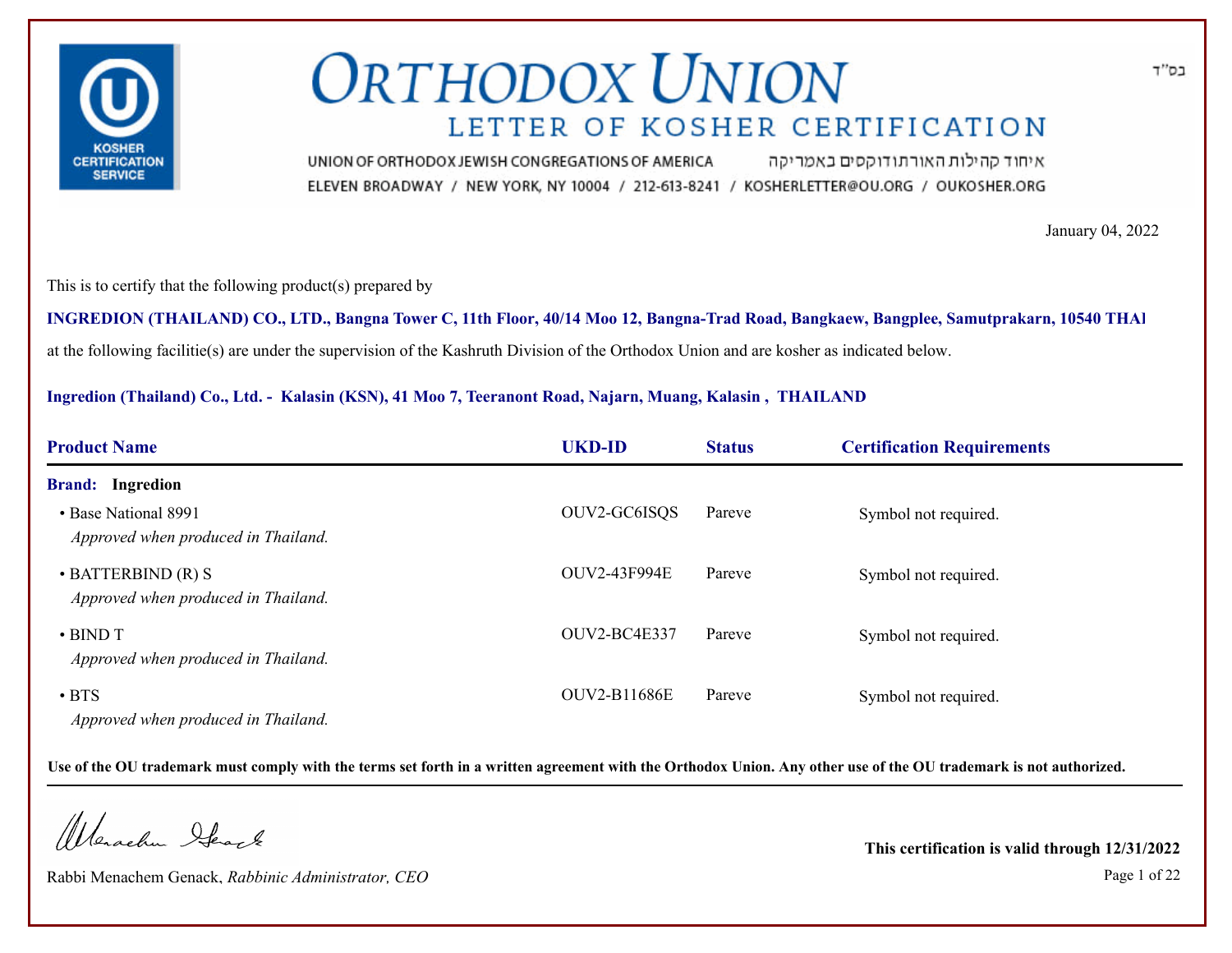

איחוד קהילות האורתודוקסים באמריקה UNION OF ORTHODOX JEWISH CONGREGATIONS OF AMERICA ELEVEN BROADWAY / NEW YORK, NY 10004 / 212-613-8241 / KOSHERLETTER@OU.ORG / OUKOSHER.ORG

January 04, 2022

### **INGREDION (THAILAND) CO., LTD. (continued)**

This is to certify that the following product(s) prepared by this company at the facilitie(s) listed above are under the supervision of the Kashruth Division of the Orthodox Union and are kosher as indicated below.

| <b>Product Name</b>                                              | <b>UKD-ID</b>       | <b>Status</b> | <b>Certification Requirements</b> |  |
|------------------------------------------------------------------|---------------------|---------------|-----------------------------------|--|
| <b>Brand:</b> Ingredion (continued)                              |                     |               |                                   |  |
| $\cdot$ CAPSUL TA<br>Approved when produced in Thailand.         | OUV2-8DF3612        | Pareve        | Symbol not required.              |  |
| • CORNBOY 281 CORNBOY 281<br>Approved when produced in Thailand. | OUV2-DGWLVOU Pareve |               | Symbol not required.              |  |
| • CORNBOY 306<br>Approved when produced in Thailand.             | OUV2-Y05LSFT        | Pareve        | Symbol not required.              |  |
| • CORNBOY 449 CORNBOY 449<br>Approved when produced in Thailand. | <b>OUV2-KTEJFEJ</b> | Pareve        | Symbol not required.              |  |

**Use of the OU trademark must comply with the terms set forth in a written agreement with the Orthodox Union. Any other use of the OU trademark is not authorized.**

Werschn Stack

Rabbi Menachem Genack, *Rabbinic Administrator, CEO* Page 2 of 22

**This certification is valid through 12/31/2022**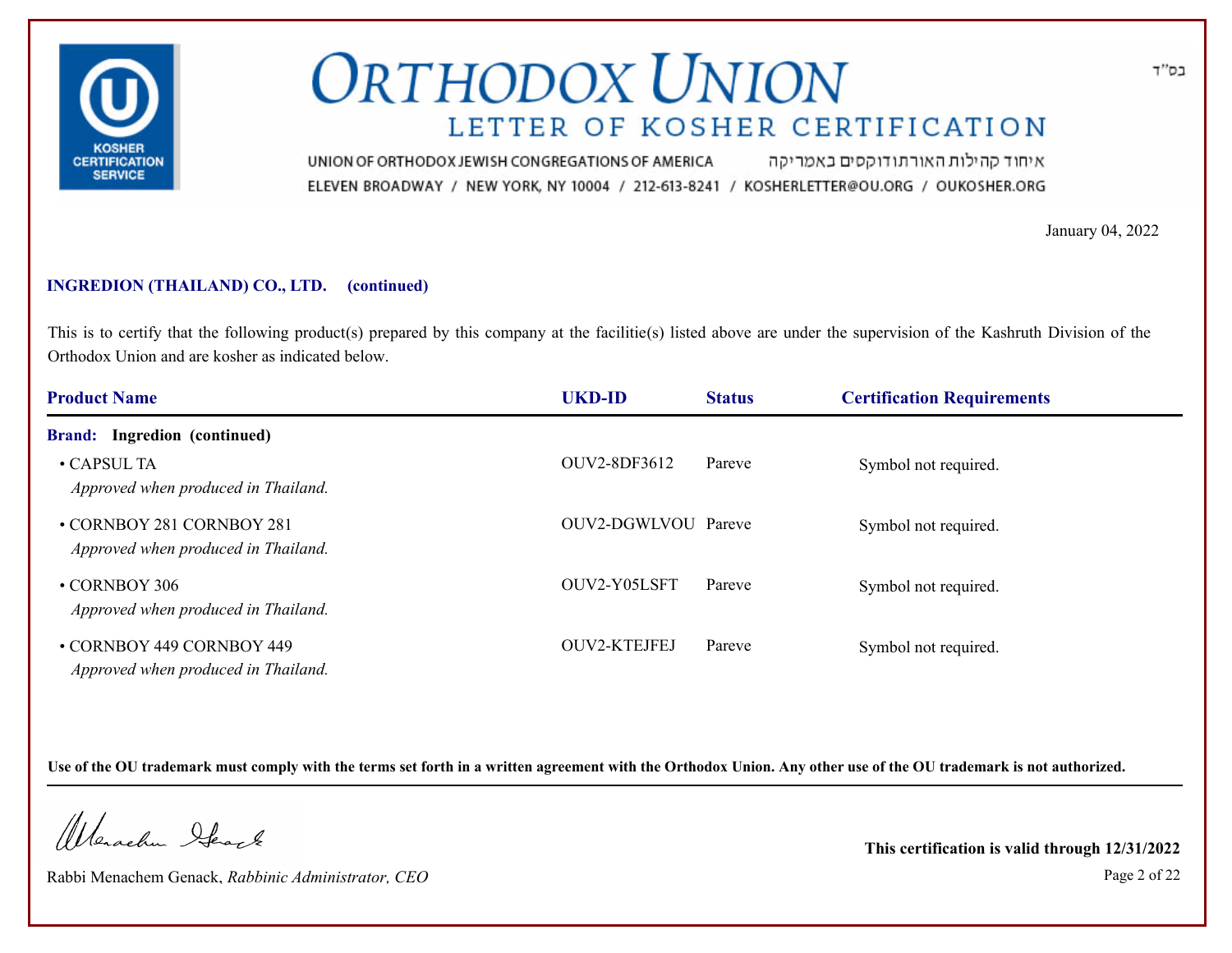

איחוד קהילות האורתודוקסים באמריקה UNION OF ORTHODOX JEWISH CONGREGATIONS OF AMERICA ELEVEN BROADWAY / NEW YORK, NY 10004 / 212-613-8241 / KOSHERLETTER@OU.ORG / OUKOSHER.ORG

January 04, 2022

### **INGREDION (THAILAND) CO., LTD. (continued)**

This is to certify that the following product(s) prepared by this company at the facilitie(s) listed above are under the supervision of the Kashruth Division of the Orthodox Union and are kosher as indicated below.

| <b>Product Name</b>                                      | <b>UKD-ID</b>       | <b>Status</b> | <b>Certification Requirements</b> |  |
|----------------------------------------------------------|---------------------|---------------|-----------------------------------|--|
| <b>Brand:</b> Ingredion (continued)                      |                     |               |                                   |  |
| • CRYSTAL SET 100<br>Approved when produced in Thailand. | OUV2-FF1E74A        | Pareve        | Symbol not required.              |  |
| • CRYSTAL SET 300<br><b>Product of Thailand</b>          | OUV2-10A2197        | Pareve        | Symbol not required.              |  |
| • CRYSTAL TEX 626<br>Approved when produced in Thailand. | <b>OUV2-48945AC</b> | Pareve        | Symbol not required.              |  |
| • CRYSTAL TEX 627<br>Approved when produced in Thailand. | OUV2-4E55B3F        | Pareve        | Symbol not required.              |  |

**Use of the OU trademark must comply with the terms set forth in a written agreement with the Orthodox Union. Any other use of the OU trademark is not authorized.**

Werschn Stack

Rabbi Menachem Genack, *Rabbinic Administrator, CEO* Page 3 of 22

**This certification is valid through 12/31/2022**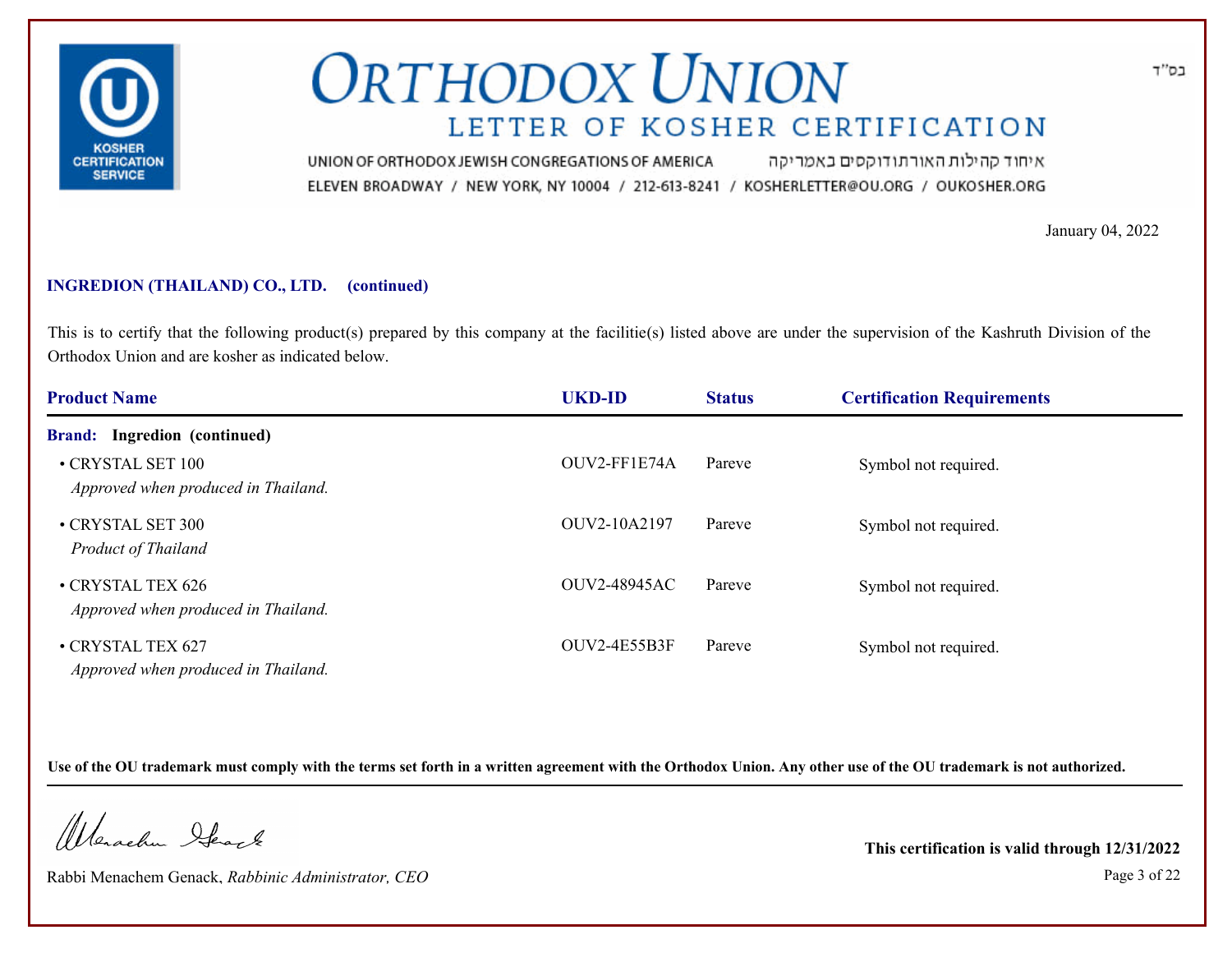

איחוד קהילות האורתודוקסים באמריקה UNION OF ORTHODOX JEWISH CONGREGATIONS OF AMERICA ELEVEN BROADWAY / NEW YORK, NY 10004 / 212-613-8241 / KOSHERLETTER@OU.ORG / OUKOSHER.ORG

January 04, 2022

### **INGREDION (THAILAND) CO., LTD. (continued)**

This is to certify that the following product(s) prepared by this company at the facilitie(s) listed above are under the supervision of the Kashruth Division of the Orthodox Union and are kosher as indicated below.

| <b>Product Name</b>                                       | <b>UKD-ID</b>       | <b>Status</b> | <b>Certification Requirements</b> |  |
|-----------------------------------------------------------|---------------------|---------------|-----------------------------------|--|
| <b>Brand:</b> Ingredion (continued)                       |                     |               |                                   |  |
| • CRYSTAL TEX 627M<br>Approved when produced in Thailand. | <b>OUV2-72CFE79</b> | Pareve        | Symbol not required.              |  |
| • CRYSTAL TEX 648<br>Approved when produced in Thailand.  | OUV2-D9831D2        | Pareve        | Symbol not required.              |  |
| • CRYSTAL TEX LTF<br>Approved when produced in Thailand.  | OUV2-D82FBA0        | Pareve        | Symbol not required.              |  |
| • CRYSTAL TEX SMR<br>Approved when produced in Thailand.  | <b>OUV2-ATYJCDV</b> | Pareve        | Symbol not required.              |  |

**Use of the OU trademark must comply with the terms set forth in a written agreement with the Orthodox Union. Any other use of the OU trademark is not authorized.**

Werschn Stack

Rabbi Menachem Genack, *Rabbinic Administrator, CEO* Page 4 of 22

**This certification is valid through 12/31/2022**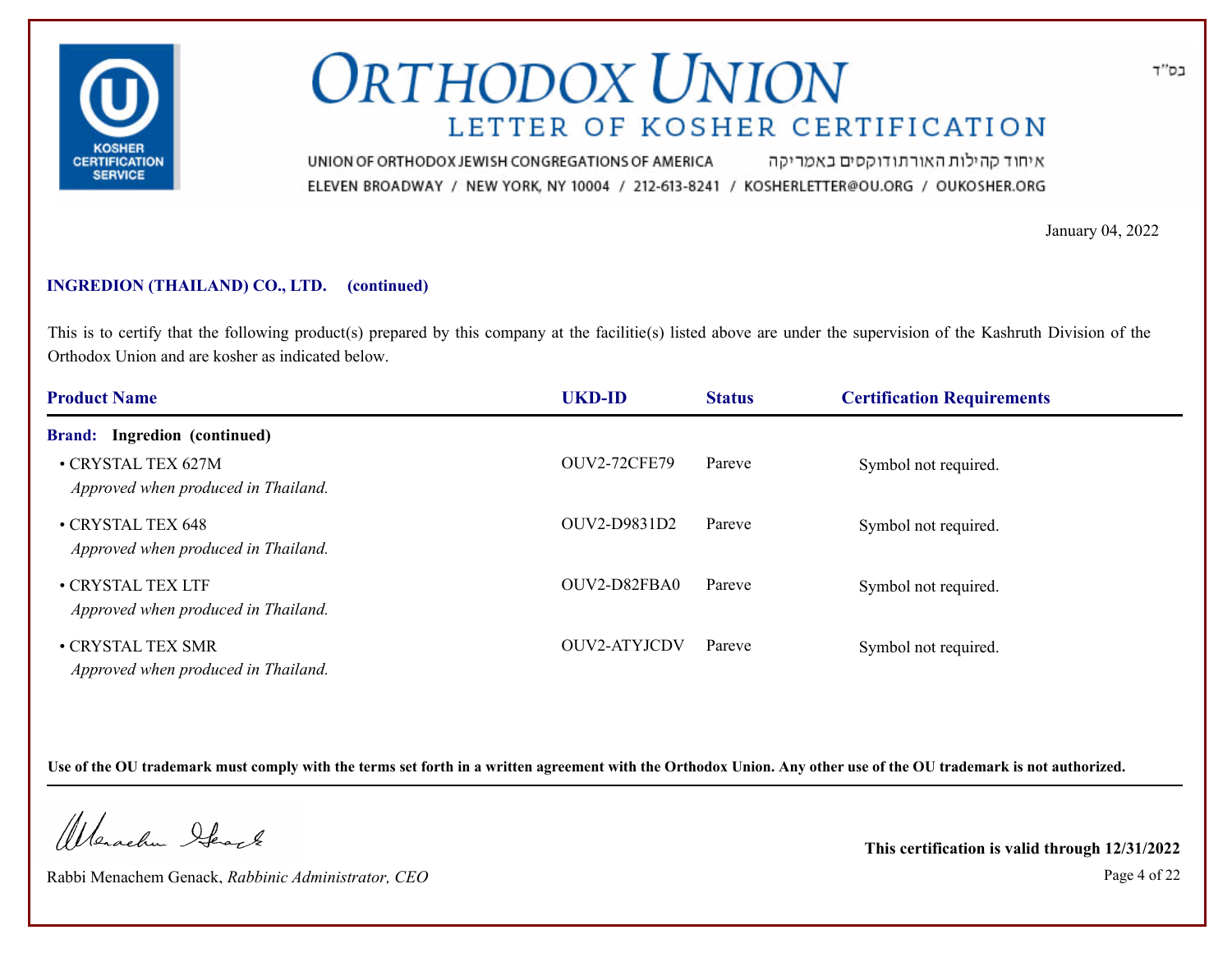

איחוד קהילות האורתודוקסים באמריקה UNION OF ORTHODOX JEWISH CONGREGATIONS OF AMERICA ELEVEN BROADWAY / NEW YORK, NY 10004 / 212-613-8241 / KOSHERLETTER@OU.ORG / OUKOSHER.ORG

January 04, 2022

### **INGREDION (THAILAND) CO., LTD. (continued)**

This is to certify that the following product(s) prepared by this company at the facilitie(s) listed above are under the supervision of the Kashruth Division of the Orthodox Union and are kosher as indicated below.

| <b>Product Name</b>                                             | <b>UKD-ID</b>       | <b>Status</b> | <b>Certification Requirements</b> |  |
|-----------------------------------------------------------------|---------------------|---------------|-----------------------------------|--|
| <b>Brand:</b> Ingredion (continued)                             |                     |               |                                   |  |
| • CTR N3600 Intermediate<br>Approved when produced in Thailand. | OUV2-EF3F7FC        | Pareve        | Symbol not required.              |  |
| • ELASTIGEL 3000M<br>Approved when produced in Thailand.        | <b>OUV2-A16EF56</b> | Pareve        | Symbol not required.              |  |
| • ELASTITEX 1<br>Approved when produced in Thailand.            | OUV2-3533E63        | Pareve        | Symbol not required.              |  |
| • ELASTITEX 2<br>Approved when produced in Thailand.            | OUV2-6D0B35F        | Pareve        | Symbol not required.              |  |

**Use of the OU trademark must comply with the terms set forth in a written agreement with the Orthodox Union. Any other use of the OU trademark is not authorized.**

Werschn Stack

Rabbi Menachem Genack, *Rabbinic Administrator, CEO* Page 5 of 22

**This certification is valid through 12/31/2022**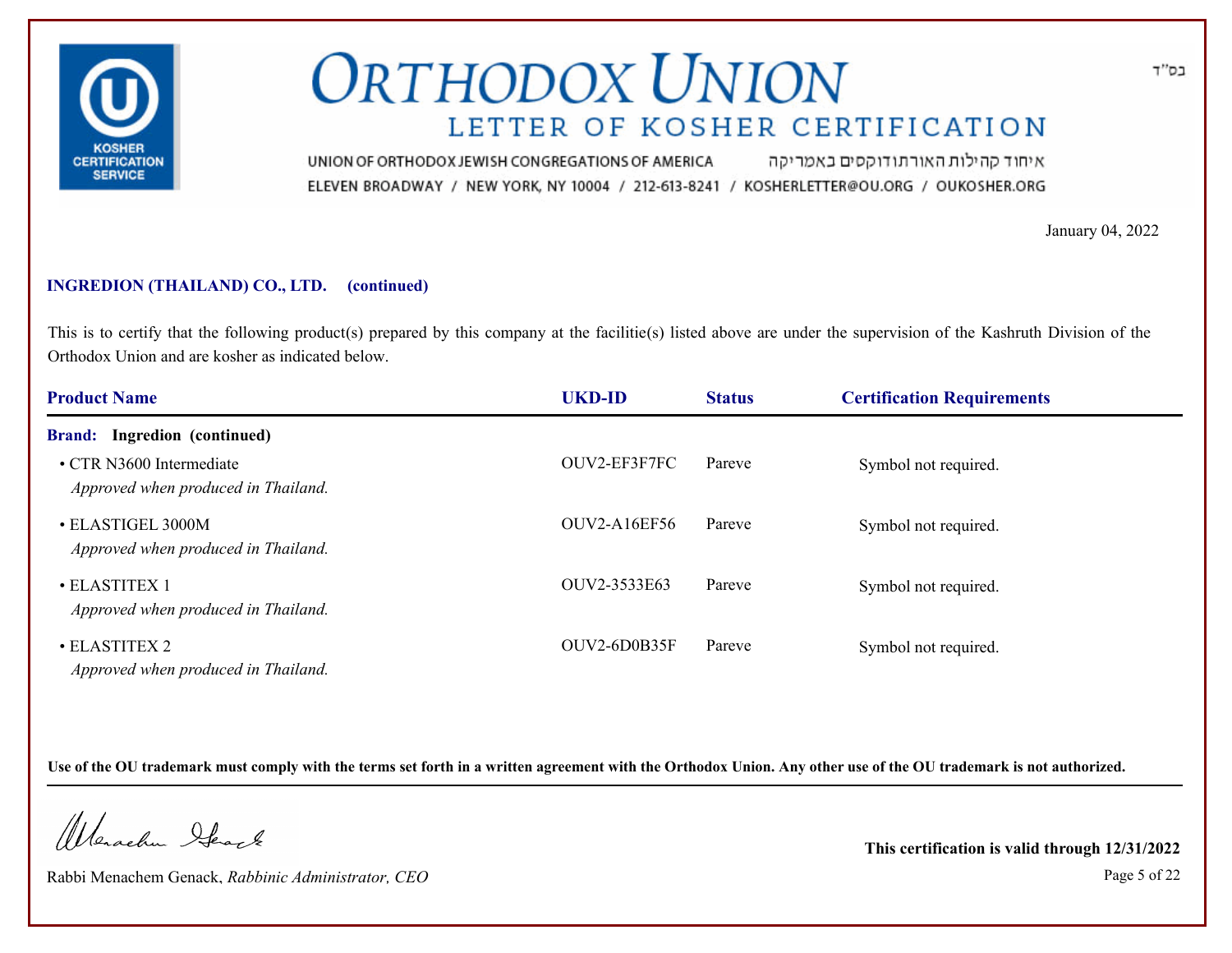

איחוד קהילות האורתודוקסים באמריקה UNION OF ORTHODOX JEWISH CONGREGATIONS OF AMERICA ELEVEN BROADWAY / NEW YORK, NY 10004 / 212-613-8241 / KOSHERLETTER@OU.ORG / OUKOSHER.ORG

January 04, 2022

### **INGREDION (THAILAND) CO., LTD. (continued)**

This is to certify that the following product(s) prepared by this company at the facilitie(s) listed above are under the supervision of the Kashruth Division of the Orthodox Union and are kosher as indicated below.

| <b>Product Name</b>                                                        | <b>UKD-ID</b>       | <b>Status</b> | <b>Certification Requirements</b> |  |
|----------------------------------------------------------------------------|---------------------|---------------|-----------------------------------|--|
| <b>Brand:</b> Ingredion (continued)                                        |                     |               |                                   |  |
| • FOOD STARCH 1184 FOOD STARCH 1184<br>Approved when produced in Thailand. | OUV2-LPH0TMA        | Pareve        | Symbol not required.              |  |
| • FOOD STARCH KAZU FOOD STARCH KAZU<br>Approved when produced in Thailand. | OUV2-UCAAYS1        | Pareve        | Symbol not required.              |  |
| • HOMECRAFT CREATE 315                                                     | <b>OUV2-SACIBFM</b> | Pareve        | Symbol not required.              |  |
| • HOMECRAFT CREATE 335<br>Approved when produced in Thailand.              | OUV2-6INH5TW        | Pareve        | Symbol not required.              |  |
| • HOMECRAFT CREATE 365<br>Approved when produced in Thailand.              | OUV2-GC1F36A        | Pareve        | Symbol not required.              |  |

**Use of the OU trademark must comply with the terms set forth in a written agreement with the Orthodox Union. Any other use of the OU trademark is not authorized.**

Werschn Stack

Rabbi Menachem Genack, *Rabbinic Administrator, CEO* Page 6 of 22

**This certification is valid through 12/31/2022**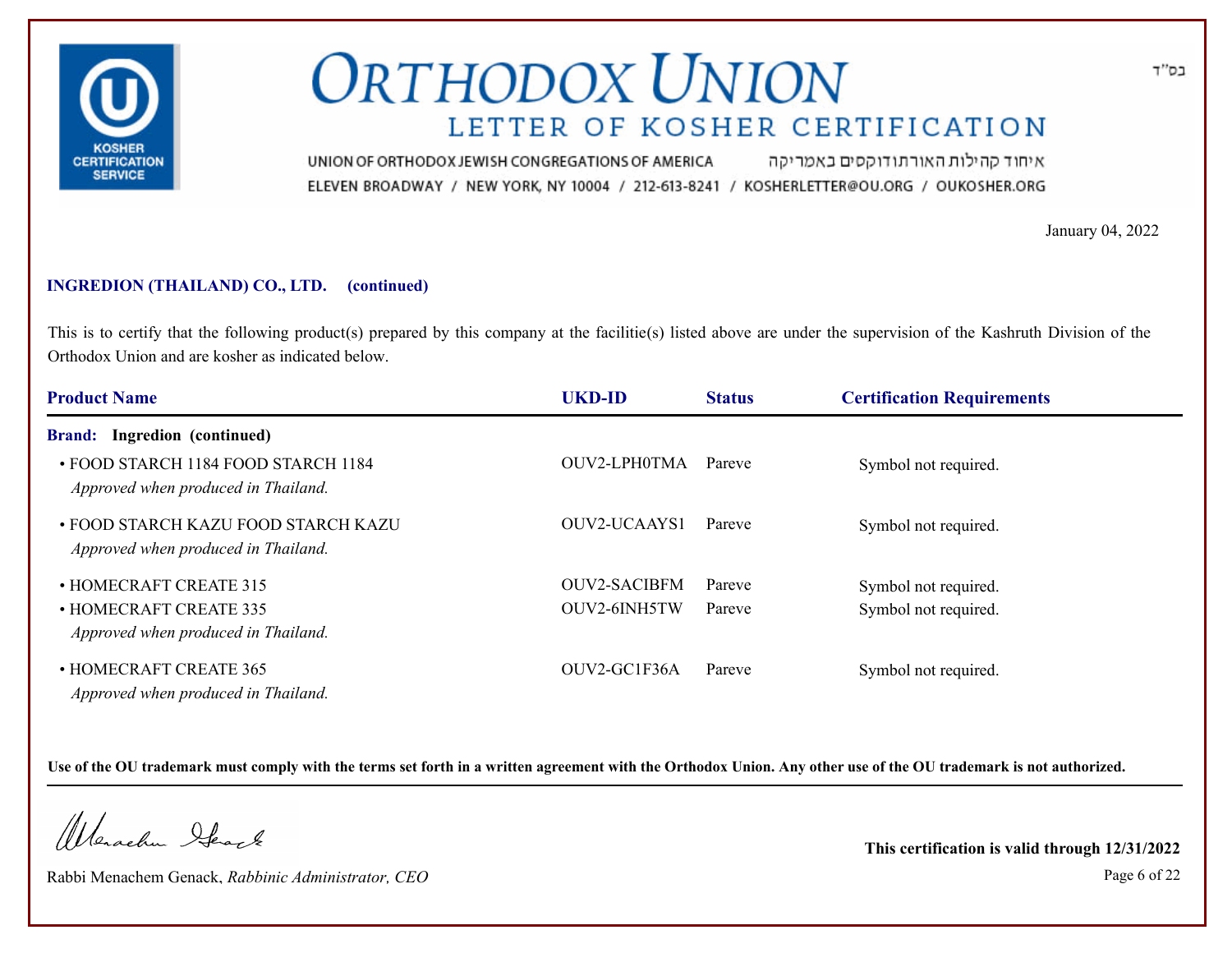

איחוד קהילות האורתודוקסים באמריקה UNION OF ORTHODOX JEWISH CONGREGATIONS OF AMERICA ELEVEN BROADWAY / NEW YORK, NY 10004 / 212-613-8241 / KOSHERLETTER@OU.ORG / OUKOSHER.ORG

January 04, 2022

### **INGREDION (THAILAND) CO., LTD. (continued)**

This is to certify that the following product(s) prepared by this company at the facilitie(s) listed above are under the supervision of the Kashruth Division of the Orthodox Union and are kosher as indicated below.

| <b>Product Name</b>                                                          | <b>UKD-ID</b> | <b>Status</b> | <b>Certification Requirements</b> |  |
|------------------------------------------------------------------------------|---------------|---------------|-----------------------------------|--|
| Ingredion (continued)<br><b>Brand:</b>                                       |               |               |                                   |  |
| • HOMECRAFT Create 390<br>Approved when produced in Thailand                 | OUV2-E41B096  | Pareve        | Symbol not required.              |  |
| • HOMECRAFT CREATE 835 - Intermediate<br>Approved when produced in Thailand. | OUV2-7VL21SM  | Pareve        | Symbol not required.              |  |
| • HOMECRAFT CREATE 865 - Intermediate<br>Approved when produced in Thailand. | OUV2-H4ZDJFV  | Pareve        | Symbol not required.              |  |
| • HOMECRAFT® Create 330<br>Approved when produced in Thailand.               | OUV2-C9E01CE  | Pareve        | Symbol not required.              |  |

**Use of the OU trademark must comply with the terms set forth in a written agreement with the Orthodox Union. Any other use of the OU trademark is not authorized.**

Werschn Stack

Rabbi Menachem Genack, *Rabbinic Administrator, CEO* Page 7 of 22

**This certification is valid through 12/31/2022**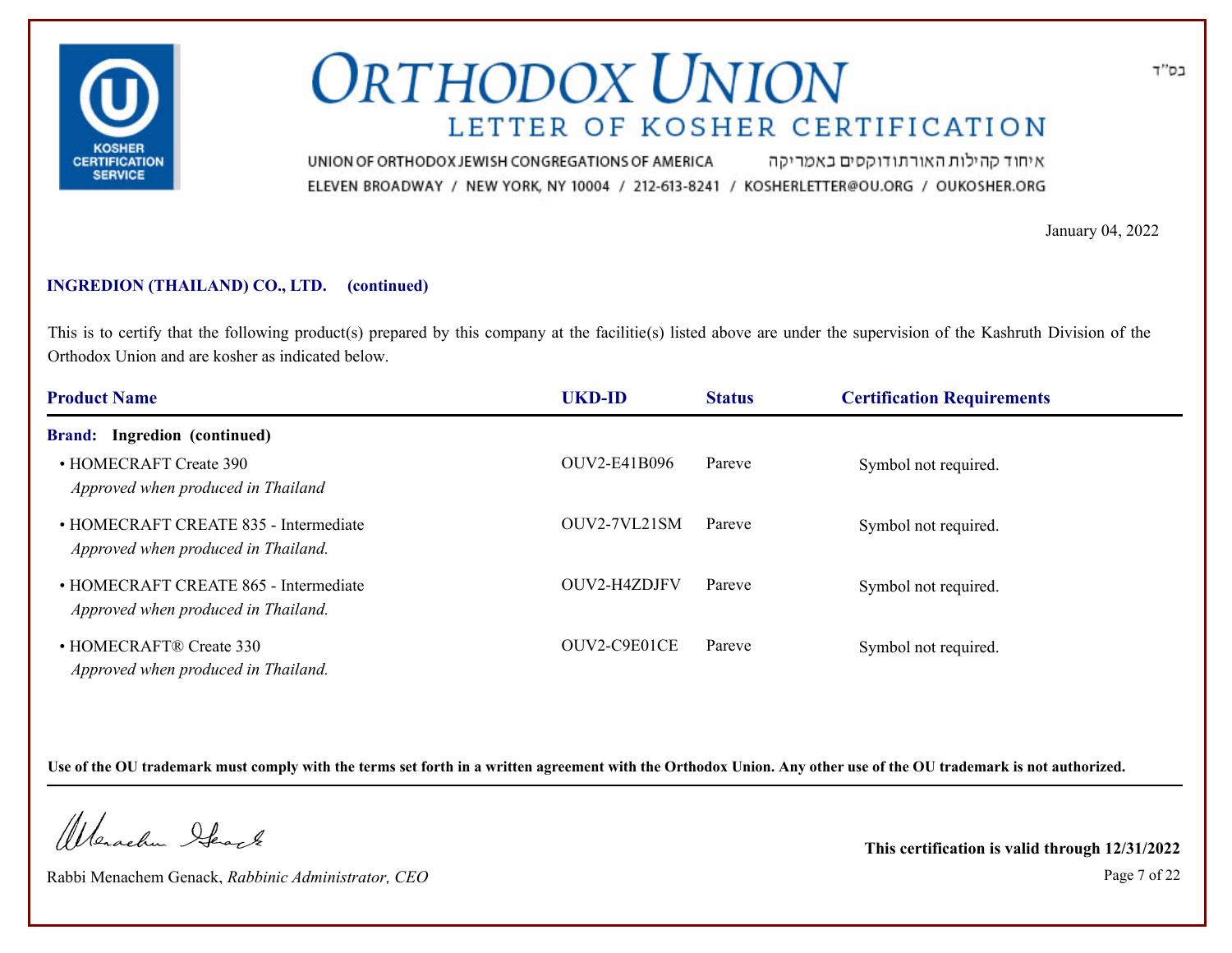

איחוד קהילות האורתודוקסים באמריקה UNION OF ORTHODOX JEWISH CONGREGATIONS OF AMERICA ELEVEN BROADWAY / NEW YORK, NY 10004 / 212-613-8241 / KOSHERLETTER@OU.ORG / OUKOSHER.ORG

January 04, 2022

### **INGREDION (THAILAND) CO., LTD. (continued)**

This is to certify that the following product(s) prepared by this company at the facilitie(s) listed above are under the supervision of the Kashruth Division of the Orthodox Union and are kosher as indicated below.

| <b>Product Name</b>                                            | <b>UKD-ID</b> | <b>Status</b> | <b>Certification Requirements</b> |  |
|----------------------------------------------------------------|---------------|---------------|-----------------------------------|--|
| Ingredion (continued)<br><b>Brand:</b>                         |               |               |                                   |  |
| • HOMECRAFT® Create 360<br>Approved when produced in Thailand. | OUV2-0CBFAE1  | Pareve        | Symbol not required.              |  |
| $\cdot$ KS 2<br>Approved when produced in Thailand.            | OUV2-CPS0BVQ  | Pareve        | Symbol not required.              |  |
| $\cdot$ KS-1<br>Approved when produced in Thailand.            | OUV2-FD8AFE1  | Pareve        | Symbol not required.              |  |
| $\cdot$ MA 0011<br>Approved when produced in Thailand.         | OUV2-EDCBC85  | Pareve        | Symbol not required.              |  |

**Use of the OU trademark must comply with the terms set forth in a written agreement with the Orthodox Union. Any other use of the OU trademark is not authorized.**

Werschn Stack

Rabbi Menachem Genack, *Rabbinic Administrator, CEO* Page 8 of 22

**This certification is valid through 12/31/2022**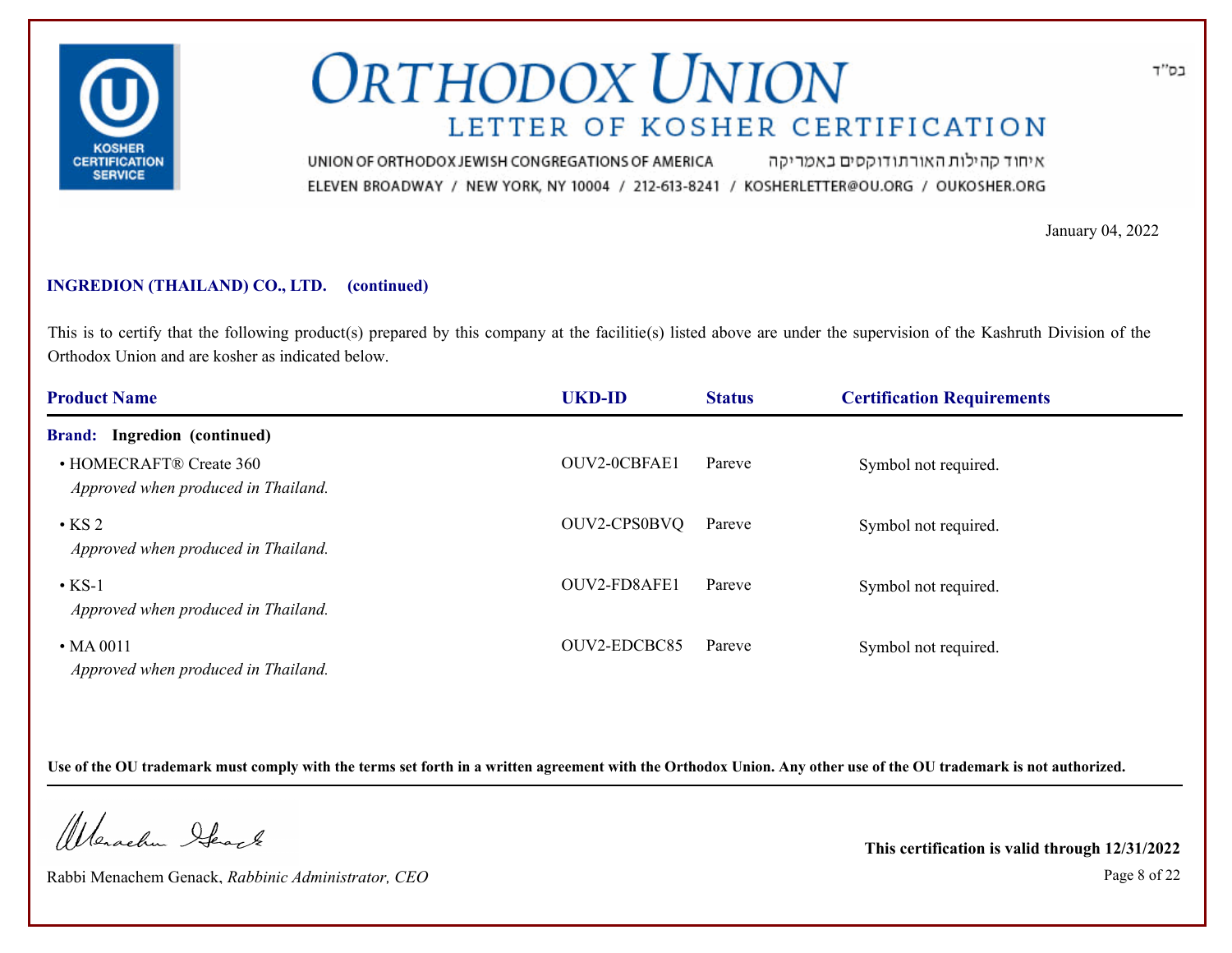

איחוד קהילות האורתודוקסים באמריקה UNION OF ORTHODOX JEWISH CONGREGATIONS OF AMERICA ELEVEN BROADWAY / NEW YORK, NY 10004 / 212-613-8241 / KOSHERLETTER@OU.ORG / OUKOSHER.ORG

January 04, 2022

### **INGREDION (THAILAND) CO., LTD. (continued)**

This is to certify that the following product(s) prepared by this company at the facilitie(s) listed above are under the supervision of the Kashruth Division of the Orthodox Union and are kosher as indicated below.

| <b>Product Name</b>                                     | <b>UKD-ID</b>       | <b>Status</b> | <b>Certification Requirements</b> |  |
|---------------------------------------------------------|---------------------|---------------|-----------------------------------|--|
| Ingredion (continued)<br><b>Brand:</b>                  |                     |               |                                   |  |
| $\bullet$ MAT 1<br>Approved when produced in Thailand.  | <b>OUV2-29B47CB</b> | Pareve        | Symbol not required.              |  |
| $\cdot$ MAT 2<br>Approved when produced in Thailand.    | OUV2-FF5D47F        | Pareve        | Symbol not required.              |  |
| $\cdot$ MAT 4<br>Approved when produced in Thailand.    | OUV2-53C7760        | Pareve        | Symbol not required.              |  |
| • MATSUTANI FUKU<br>Approved when produced in Thailand. | OUV2-1090TIU        | Pareve        | Symbol not required.              |  |

**Use of the OU trademark must comply with the terms set forth in a written agreement with the Orthodox Union. Any other use of the OU trademark is not authorized.**

Werschn Stack

Rabbi Menachem Genack, *Rabbinic Administrator, CEO* Page 9 of 22

**This certification is valid through 12/31/2022**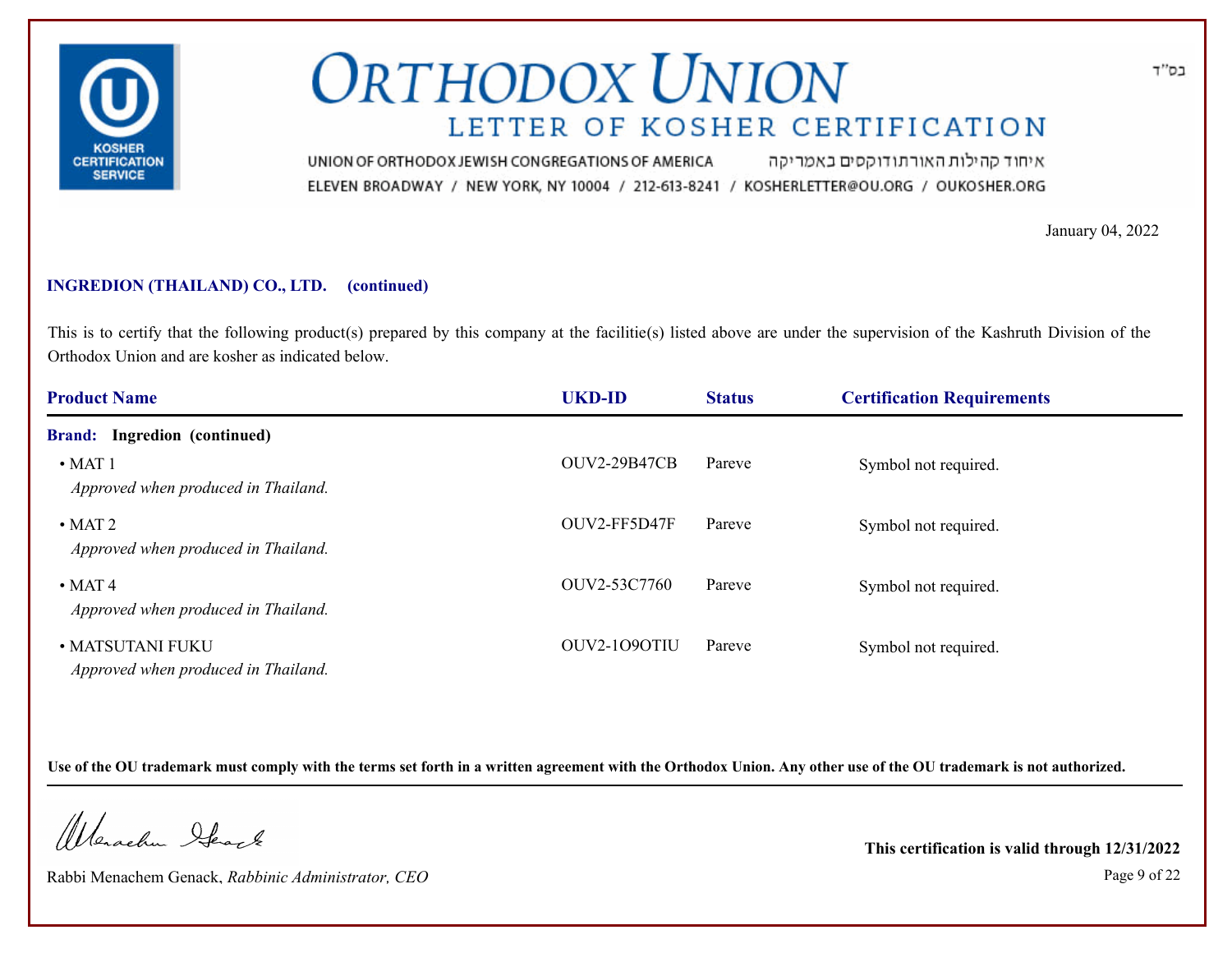

איחוד קהילות האורתודוקסים באמריקה UNION OF ORTHODOX JEWISH CONGREGATIONS OF AMERICA ELEVEN BROADWAY / NEW YORK, NY 10004 / 212-613-8241 / KOSHERLETTER@OU.ORG / OUKOSHER.ORG

January 04, 2022

### **INGREDION (THAILAND) CO., LTD. (continued)**

This is to certify that the following product(s) prepared by this company at the facilitie(s) listed above are under the supervision of the Kashruth Division of the Orthodox Union and are kosher as indicated below.

| <b>Product Name</b>                                                  | <b>UKD-ID</b>       | <b>Status</b> | <b>Certification Requirements</b> |  |
|----------------------------------------------------------------------|---------------------|---------------|-----------------------------------|--|
| Ingredion (continued)<br><b>Brand:</b>                               |                     |               |                                   |  |
| • MATSUTANI KINMOKUSEI-02<br>Certified when produced in Thailand     | OUV2-A53FAD5        | Pareve        | Symbol not required.              |  |
| • MATSUTANI SAKURA<br>Approved when produced in Thailand.            | OUV2-6Q5JRC4        | Pareve        | Symbol not required.              |  |
| • MATSUTANI Satsuki 2<br>Approved when produced in Thailand.         | OUV2-DA8A3D4        | Pareve        | Symbol not required.              |  |
| • Metroclean pH Adjusted Base<br>Approved when produced in Thailand. | <b>OUV2-MB7LJNF</b> | Pareve        | Symbol not required.              |  |

**Use of the OU trademark must comply with the terms set forth in a written agreement with the Orthodox Union. Any other use of the OU trademark is not authorized.**

Werschn Stack

Rabbi Menachem Genack, *Rabbinic Administrator, CEO* Page 10 of 22

**This certification is valid through 12/31/2022**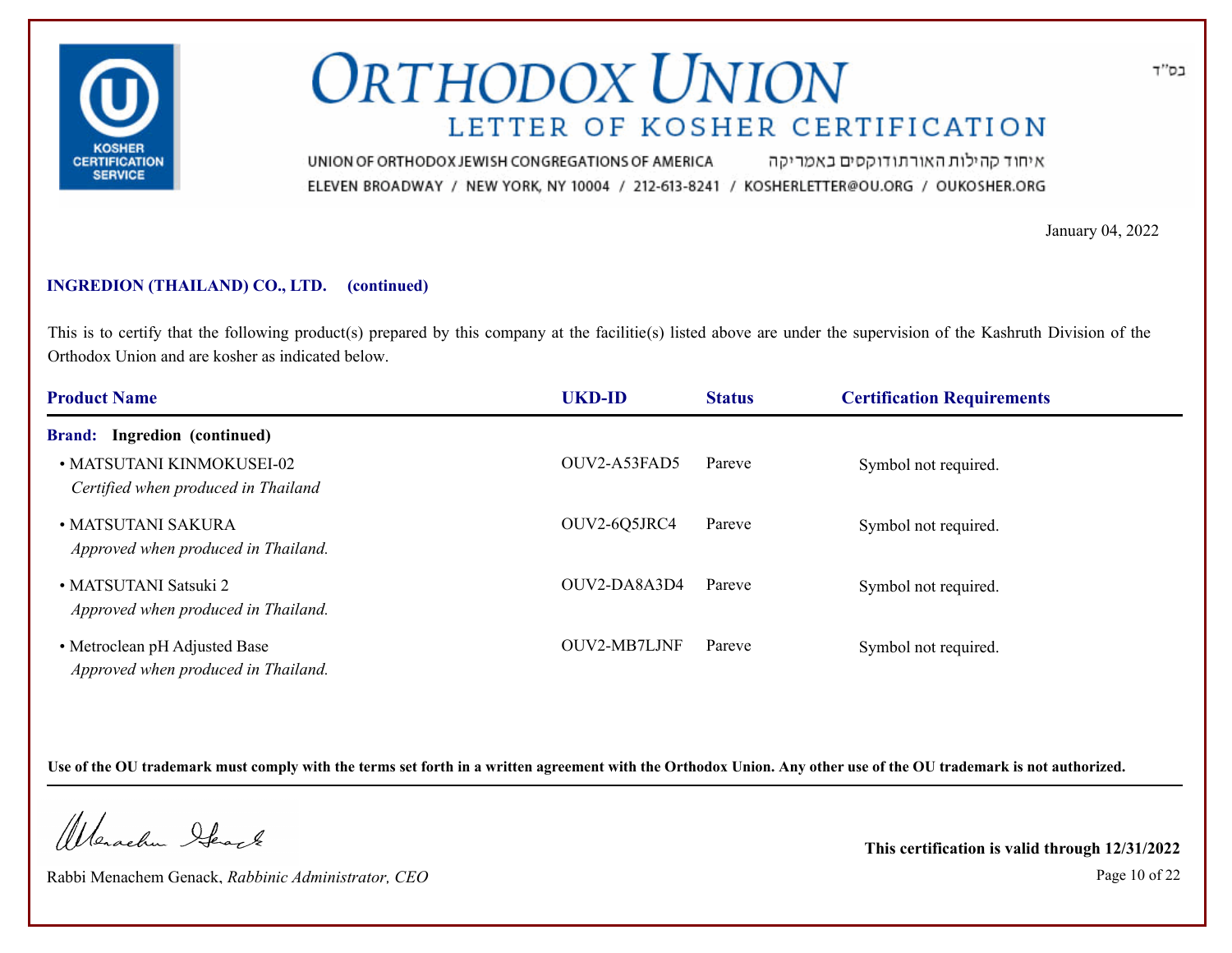

איחוד קהילות האורתודוקסים באמריקה UNION OF ORTHODOX JEWISH CONGREGATIONS OF AMERICA ELEVEN BROADWAY / NEW YORK, NY 10004 / 212-613-8241 / KOSHERLETTER@OU.ORG / OUKOSHER.ORG

January 04, 2022

### **INGREDION (THAILAND) CO., LTD. (continued)**

This is to certify that the following product(s) prepared by this company at the facilitie(s) listed above are under the supervision of the Kashruth Division of the Orthodox Union and are kosher as indicated below.

| <b>Product Name</b>                                                        | <b>UKD-ID</b>       | <b>Status</b> | <b>Certification Requirements</b> |  |
|----------------------------------------------------------------------------|---------------------|---------------|-----------------------------------|--|
| Ingredion (continued)<br><b>Brand:</b>                                     |                     |               |                                   |  |
| • MetroClean pH adjusted FLOUR base<br>Approved when produced in Thailand. | OUV2-U5JK6B9        | Pareve        | Symbol not required.              |  |
| $\cdot$ MSS-7<br>Certified when produced in Thailand                       | OUV2-7B7633A        | Pareve        | Symbol not required.              |  |
| $\cdot$ NASS 1<br>Approved when produced in Thailand.                      | OUV2-EB5AF8C        | Pareve        | Symbol not required.              |  |
| • NATIONAL 522018<br>Approved when produced in Thailand                    | <b>OUV2-53FC23D</b> | Pareve        | Symbol not required.              |  |

**Use of the OU trademark must comply with the terms set forth in a written agreement with the Orthodox Union. Any other use of the OU trademark is not authorized.**

Werschn Stack

Rabbi Menachem Genack, *Rabbinic Administrator, CEO* Page 11 of 22

**This certification is valid through 12/31/2022**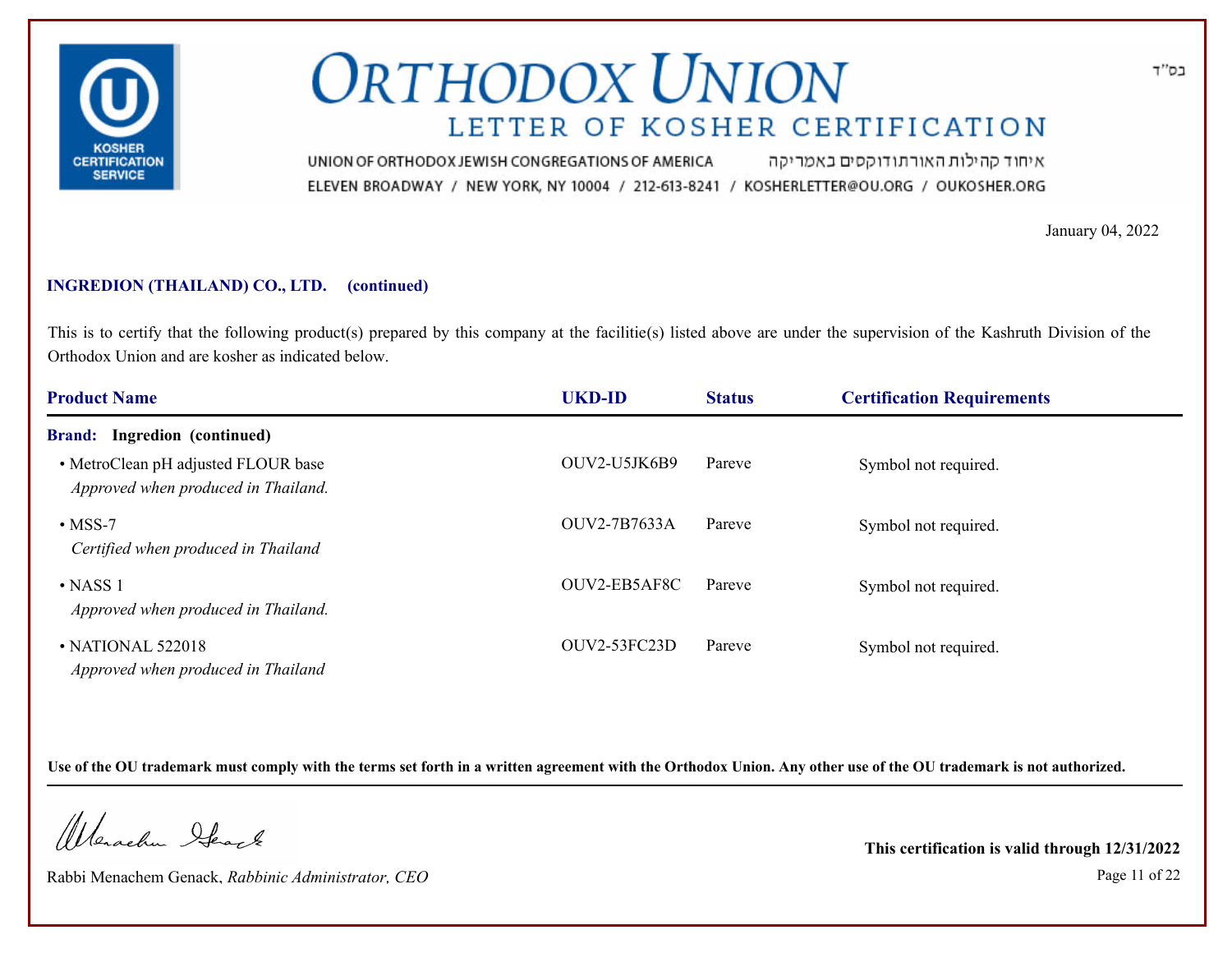

איחוד קהילות האורתודוקסים באמריקה UNION OF ORTHODOX JEWISH CONGREGATIONS OF AMERICA ELEVEN BROADWAY / NEW YORK, NY 10004 / 212-613-8241 / KOSHERLETTER@OU.ORG / OUKOSHER.ORG

January 04, 2022

### **INGREDION (THAILAND) CO., LTD. (continued)**

This is to certify that the following product(s) prepared by this company at the facilitie(s) listed above are under the supervision of the Kashruth Division of the Orthodox Union and are kosher as indicated below.

| <b>Product Name</b>                                            | <b>UKD-ID</b>       | <b>Status</b> | <b>Certification Requirements</b> |  |
|----------------------------------------------------------------|---------------------|---------------|-----------------------------------|--|
| <b>Brand:</b> Ingredion (continued)                            |                     |               |                                   |  |
| • NATIONAL 522027<br>Approved when produced in Thailand        | OUV2-D1FDC9C        | Pareve        | Symbol not required.              |  |
| • National 522035<br>Approved when produced in Thailand.       | <b>OUV2-65F8FD6</b> | Pareve        | Symbol not required.              |  |
| $\cdot$ NATIONAL 522185<br>Approved when produced in Thailand. | OUV2-3F676C3        | Pareve        | Symbol not required.              |  |
| • NATIONAL 522186<br>Approved when produced in Thailand.       | <b>OUV2-8729AB4</b> | Pareve        | Symbol not required.              |  |

**Use of the OU trademark must comply with the terms set forth in a written agreement with the Orthodox Union. Any other use of the OU trademark is not authorized.**

Werschn Stack

Rabbi Menachem Genack, *Rabbinic Administrator, CEO* Page 12 of 22

**This certification is valid through 12/31/2022**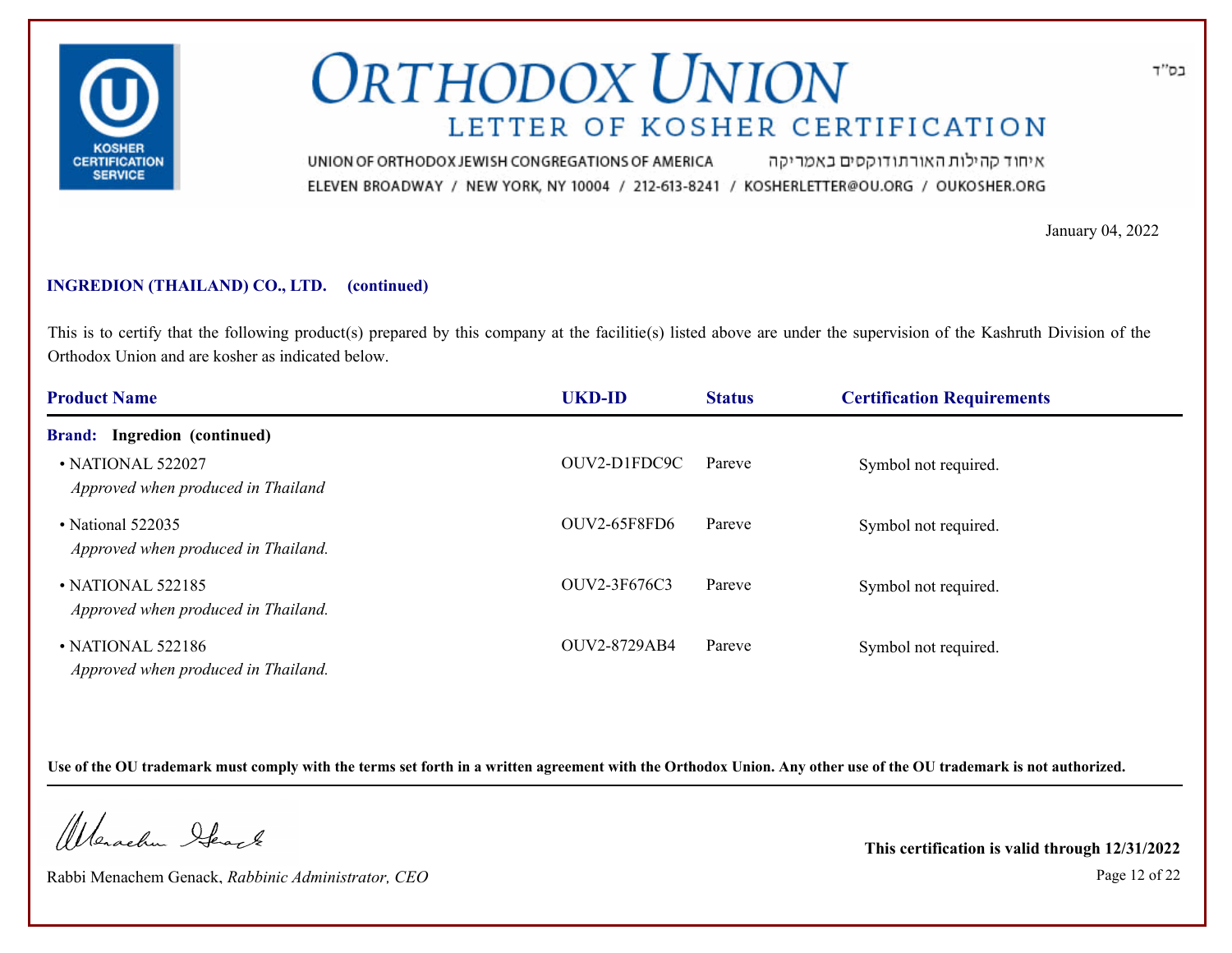

איחוד קהילות האורתודוקסים באמריקה UNION OF ORTHODOX JEWISH CONGREGATIONS OF AMERICA ELEVEN BROADWAY / NEW YORK, NY 10004 / 212-613-8241 / KOSHERLETTER@OU.ORG / OUKOSHER.ORG

January 04, 2022

### **INGREDION (THAILAND) CO., LTD. (continued)**

This is to certify that the following product(s) prepared by this company at the facilitie(s) listed above are under the supervision of the Kashruth Division of the Orthodox Union and are kosher as indicated below.

| <b>Product Name</b>                                       | <b>UKD-ID</b>       | <b>Status</b> | <b>Certification Requirements</b> |  |
|-----------------------------------------------------------|---------------------|---------------|-----------------------------------|--|
| <b>Brand:</b> Ingredion (continued)                       |                     |               |                                   |  |
| • National 522188<br>Approved when produced in Thailand.  | OUV2-96B8578        | Pareve        | Symbol not required.              |  |
| • NATIONAL 78-0226<br>Approved when produced in Thailand. | <b>OUV2-8CCF649</b> | Pareve        | Symbol not required.              |  |
| • NATIONAL 78-0532<br>Approved when produced in Thailand. | $OUV2-F04B12F$      | Pareve        | Symbol not required.              |  |
| • NATIONAL 78-0576<br>Approved when produced in Thailand. | <b>OUV2-B87A45F</b> | Pareve        | Symbol not required.              |  |

**Use of the OU trademark must comply with the terms set forth in a written agreement with the Orthodox Union. Any other use of the OU trademark is not authorized.**

Werschn Stack

Rabbi Menachem Genack, *Rabbinic Administrator, CEO* Page 13 of 22

**This certification is valid through 12/31/2022**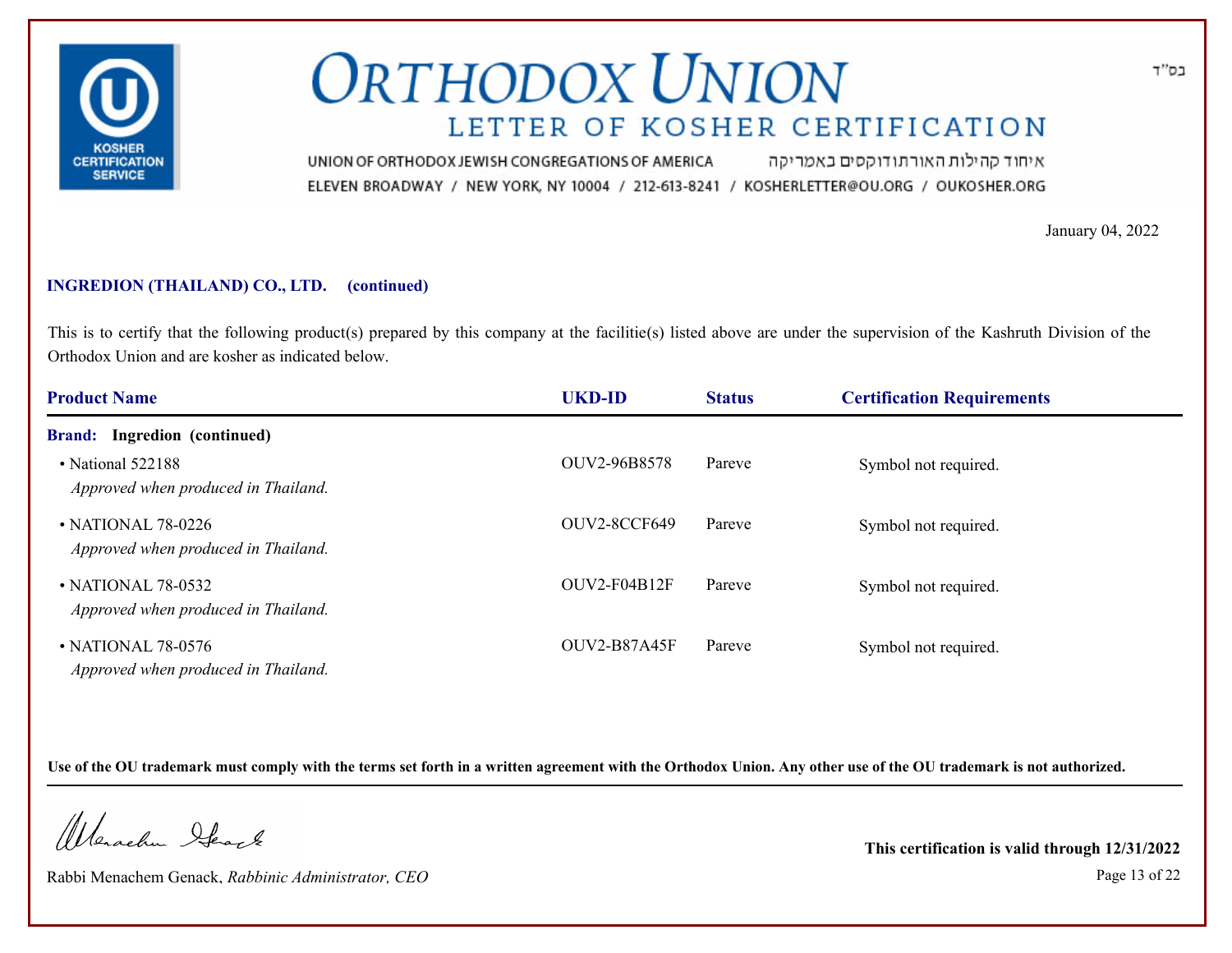

איחוד קהילות האורתודוקסים באמריקה UNION OF ORTHODOX JEWISH CONGREGATIONS OF AMERICA ELEVEN BROADWAY / NEW YORK, NY 10004 / 212-613-8241 / KOSHERLETTER@OU.ORG / OUKOSHER.ORG

January 04, 2022

### **INGREDION (THAILAND) CO., LTD. (continued)**

This is to certify that the following product(s) prepared by this company at the facilitie(s) listed above are under the supervision of the Kashruth Division of the Orthodox Union and are kosher as indicated below.

| <b>Product Name</b>                                       | <b>UKD-ID</b>       | <b>Status</b> | <b>Certification Requirements</b> |  |
|-----------------------------------------------------------|---------------------|---------------|-----------------------------------|--|
| <b>Brand:</b> Ingredion (continued)                       |                     |               |                                   |  |
| • NATIONAL 78-0622<br>Approved when produced in Thailand. | OUV2-4423763        | Pareve        | Symbol not required.              |  |
| • NATIONAL 78-0701<br>Approved when produced in Thailand. | OUV2-4DA38FA        | Pareve        | Symbol not required.              |  |
| • NATIONAL 78-0720<br>Approved when produced in Thailand. | <b>OUV2-570C9A9</b> | Pareve        | Symbol not required.              |  |
| • NATIONAL BR<br>Approved when produced in Thailand.      | OUV2-33D3F98        | Pareve        | Symbol not required.              |  |

**Use of the OU trademark must comply with the terms set forth in a written agreement with the Orthodox Union. Any other use of the OU trademark is not authorized.**

Werschn Stack

Rabbi Menachem Genack, *Rabbinic Administrator, CEO* Page 14 of 22

**This certification is valid through 12/31/2022**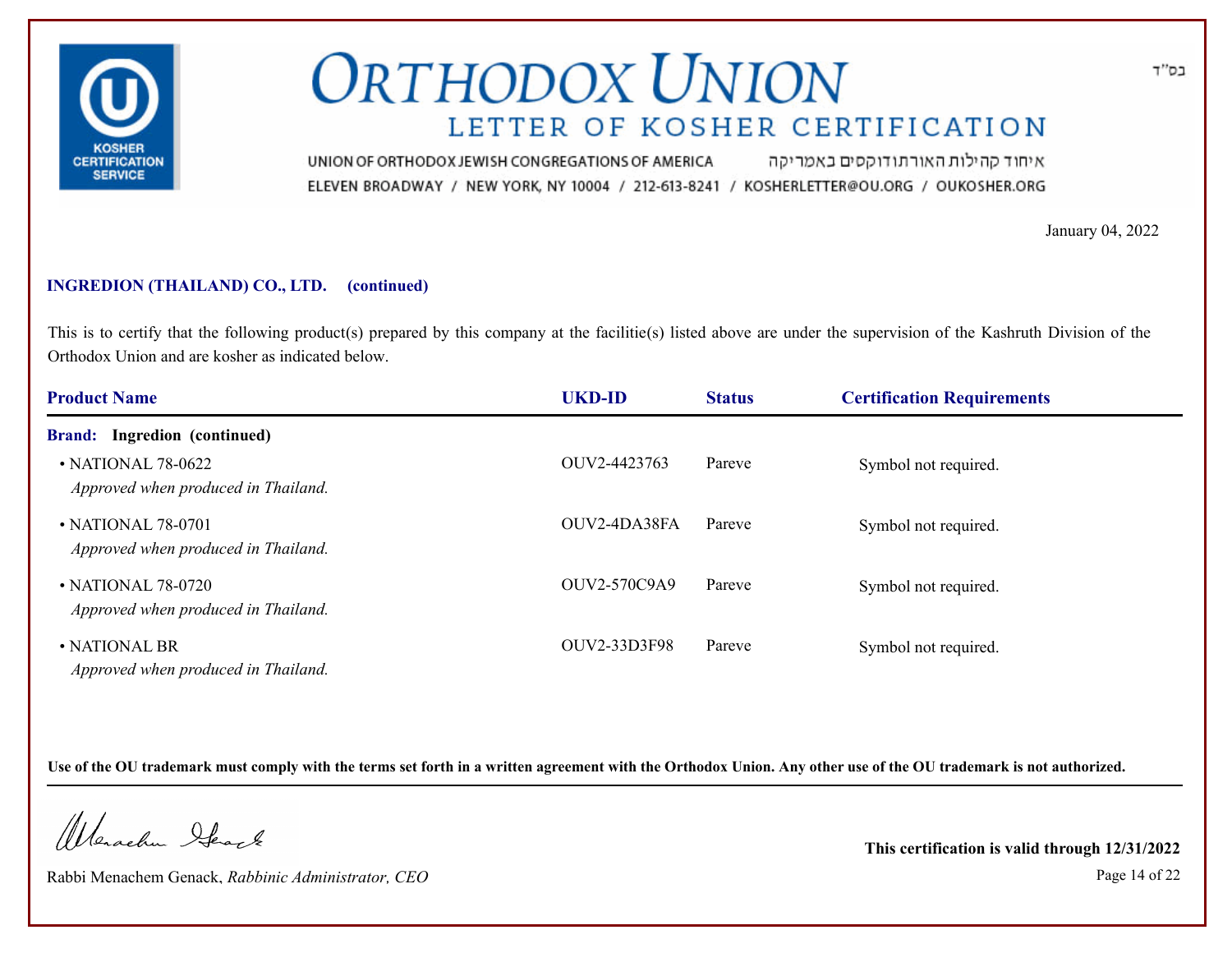

איחוד קהילות האורתודוקסים באמריקה UNION OF ORTHODOX JEWISH CONGREGATIONS OF AMERICA ELEVEN BROADWAY / NEW YORK, NY 10004 / 212-613-8241 / KOSHERLETTER@OU.ORG / OUKOSHER.ORG

January 04, 2022

### **INGREDION (THAILAND) CO., LTD. (continued)**

This is to certify that the following product(s) prepared by this company at the facilitie(s) listed above are under the supervision of the Kashruth Division of the Orthodox Union and are kosher as indicated below.

| <b>Product Name</b>                                    | <b>UKD-ID</b>       | <b>Status</b> | <b>Certification Requirements</b> |  |
|--------------------------------------------------------|---------------------|---------------|-----------------------------------|--|
| <b>Brand:</b> Ingredion (continued)                    |                     |               |                                   |  |
| • NATIONAL G830<br>Approved when produced in Thailand. | OUV2-7154012        | Pareve        | Symbol not required.              |  |
| • NATIONAL G860<br>Approved when produced in Thailand. | OUV2-34B0F9A        | Pareve        | Symbol not required.              |  |
| $\bullet$ N-HANCE 80<br><b>Product of Thailand</b>     | OUV2-0963B18        | Pareve        | Symbol not required.              |  |
| $\cdot$ N-HANCE 88<br>Product of Thailand.             | <b>OUV2-388DA28</b> | Pareve        | Symbol not required.              |  |

**Use of the OU trademark must comply with the terms set forth in a written agreement with the Orthodox Union. Any other use of the OU trademark is not authorized.**

Werschn Stack

Rabbi Menachem Genack, *Rabbinic Administrator, CEO* Page 15 of 22

**This certification is valid through 12/31/2022**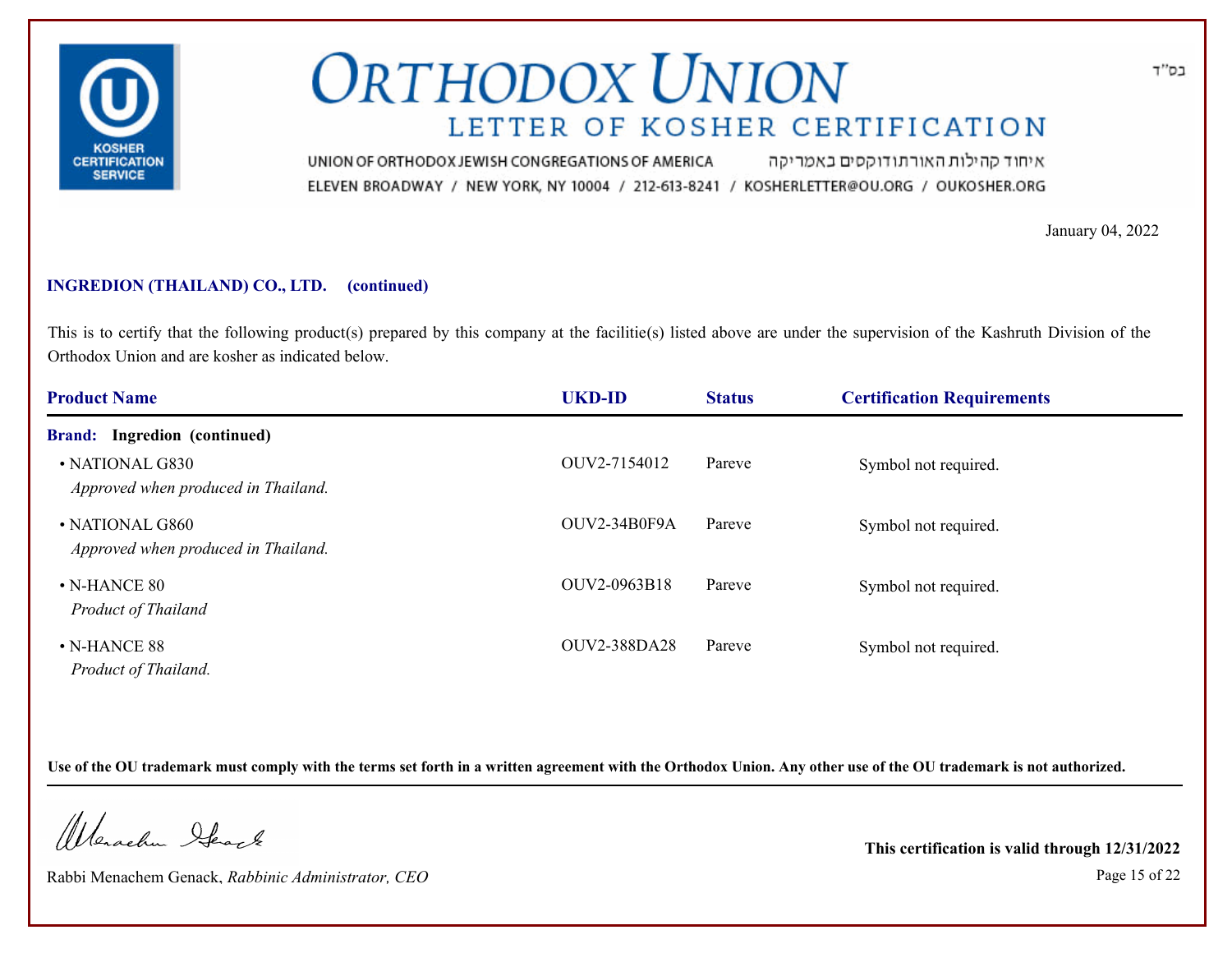

איחוד קהילות האורתודוקסים באמריקה UNION OF ORTHODOX JEWISH CONGREGATIONS OF AMERICA ELEVEN BROADWAY / NEW YORK, NY 10004 / 212-613-8241 / KOSHERLETTER@OU.ORG / OUKOSHER.ORG

January 04, 2022

### **INGREDION (THAILAND) CO., LTD. (continued)**

This is to certify that the following product(s) prepared by this company at the facilitie(s) listed above are under the supervision of the Kashruth Division of the Orthodox Union and are kosher as indicated below.

| <b>Product Name</b>                                           | <b>UKD-ID</b>       | <b>Status</b> | <b>Certification Requirements</b> |  |
|---------------------------------------------------------------|---------------------|---------------|-----------------------------------|--|
| <b>Brand:</b> Ingredion (continued)                           |                     |               |                                   |  |
| • NOVATION ENDURA 3100<br>Approved when produced in Thailand. | <b>OUV2-SBRQVFS</b> | Pareve        | Symbol not required.              |  |
| • Novation Lumina 8300<br>Approved when produced in Thailand  | OUV2-HCMISUD        | Pareve        | Symbol not required.              |  |
| • Novation Lumina 8600<br>Approved when produced in Thailand  | OUV2-ATWFHSQ Pareve |               | Symbol not required.              |  |
| • Novation Prima 303<br>Approved when produced in Thailand.   | <b>OUV2-1CJNQJK</b> | Pareve        | Symbol not required.              |  |

**Use of the OU trademark must comply with the terms set forth in a written agreement with the Orthodox Union. Any other use of the OU trademark is not authorized.**

Werschn Stack

Rabbi Menachem Genack, *Rabbinic Administrator, CEO* Page 16 of 22

**This certification is valid through 12/31/2022**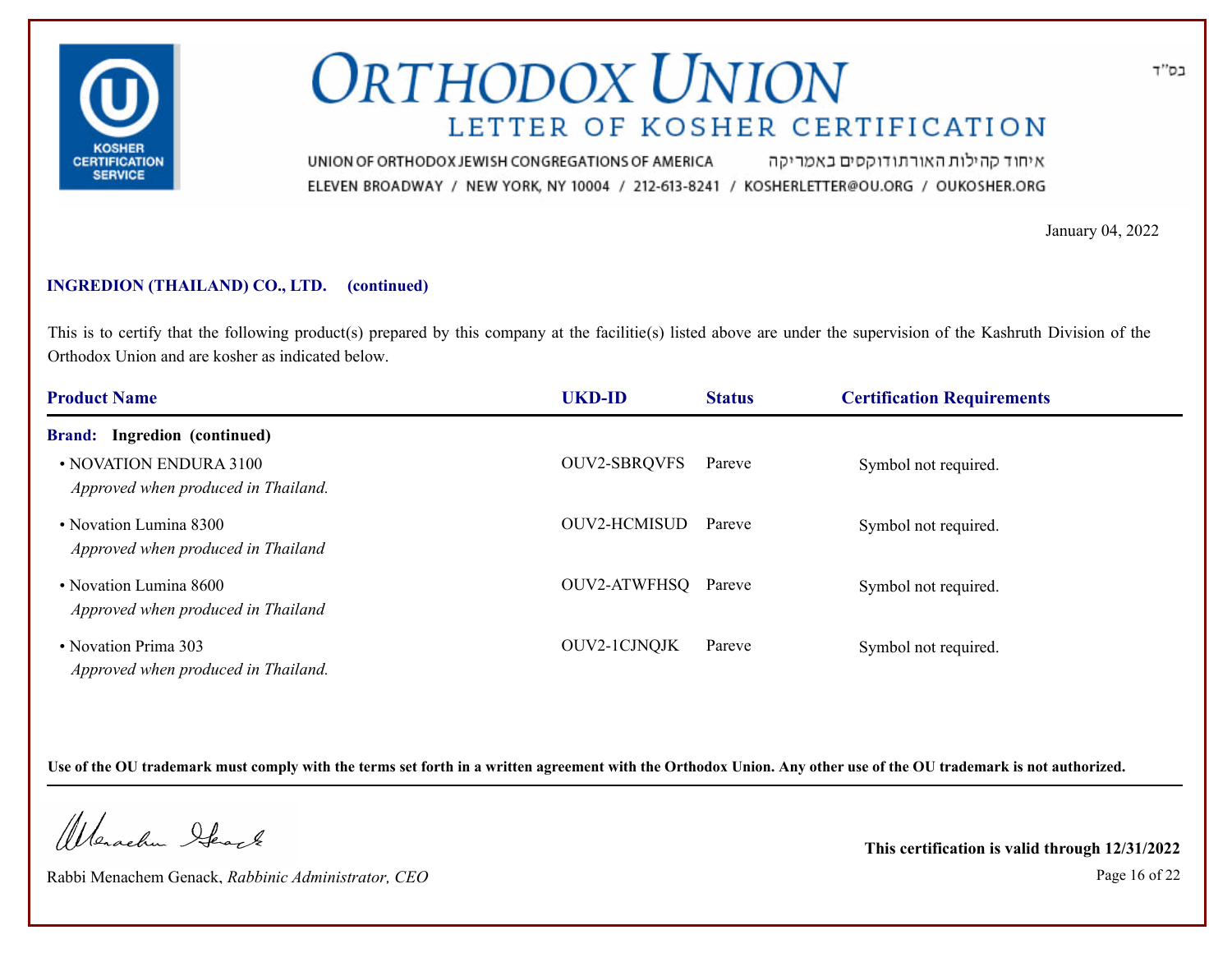

איחוד קהילות האורתודוקסים באמריקה UNION OF ORTHODOX JEWISH CONGREGATIONS OF AMERICA ELEVEN BROADWAY / NEW YORK, NY 10004 / 212-613-8241 / KOSHERLETTER@OU.ORG / OUKOSHER.ORG

January 04, 2022

### **INGREDION (THAILAND) CO., LTD. (continued)**

This is to certify that the following product(s) prepared by this company at the facilitie(s) listed above are under the supervision of the Kashruth Division of the Orthodox Union and are kosher as indicated below.

| <b>Product Name</b>                                                      | <b>UKD-ID</b>       | <b>Status</b> | <b>Certification Requirements</b> |  |
|--------------------------------------------------------------------------|---------------------|---------------|-----------------------------------|--|
| Ingredion (continued)<br><b>Brand:</b>                                   |                     |               |                                   |  |
| • NOVATION PRIMA 603<br>Approved when produced in Thailand.              | OUV2-PWWOL0Y Pareve |               | Symbol not required.              |  |
| • Novation Uno 330<br>Approved when produced in Thailand.                | OUV2-UZSIEEC        | Pareve        | Symbol not required.              |  |
| • NOVATION® 3300<br>Approved when produced in Thailand                   | <b>OUV2-A22CF23</b> | Pareve        | Symbol not required.              |  |
| • NOVATION® 3300 CTR Intermediate<br>Approved when produced in Thailand. | OUV2-8932870        | Pareve        | Symbol not required.              |  |

**Use of the OU trademark must comply with the terms set forth in a written agreement with the Orthodox Union. Any other use of the OU trademark is not authorized.**

Werschn Stack

Rabbi Menachem Genack, *Rabbinic Administrator, CEO* Page 17 of 22

**This certification is valid through 12/31/2022**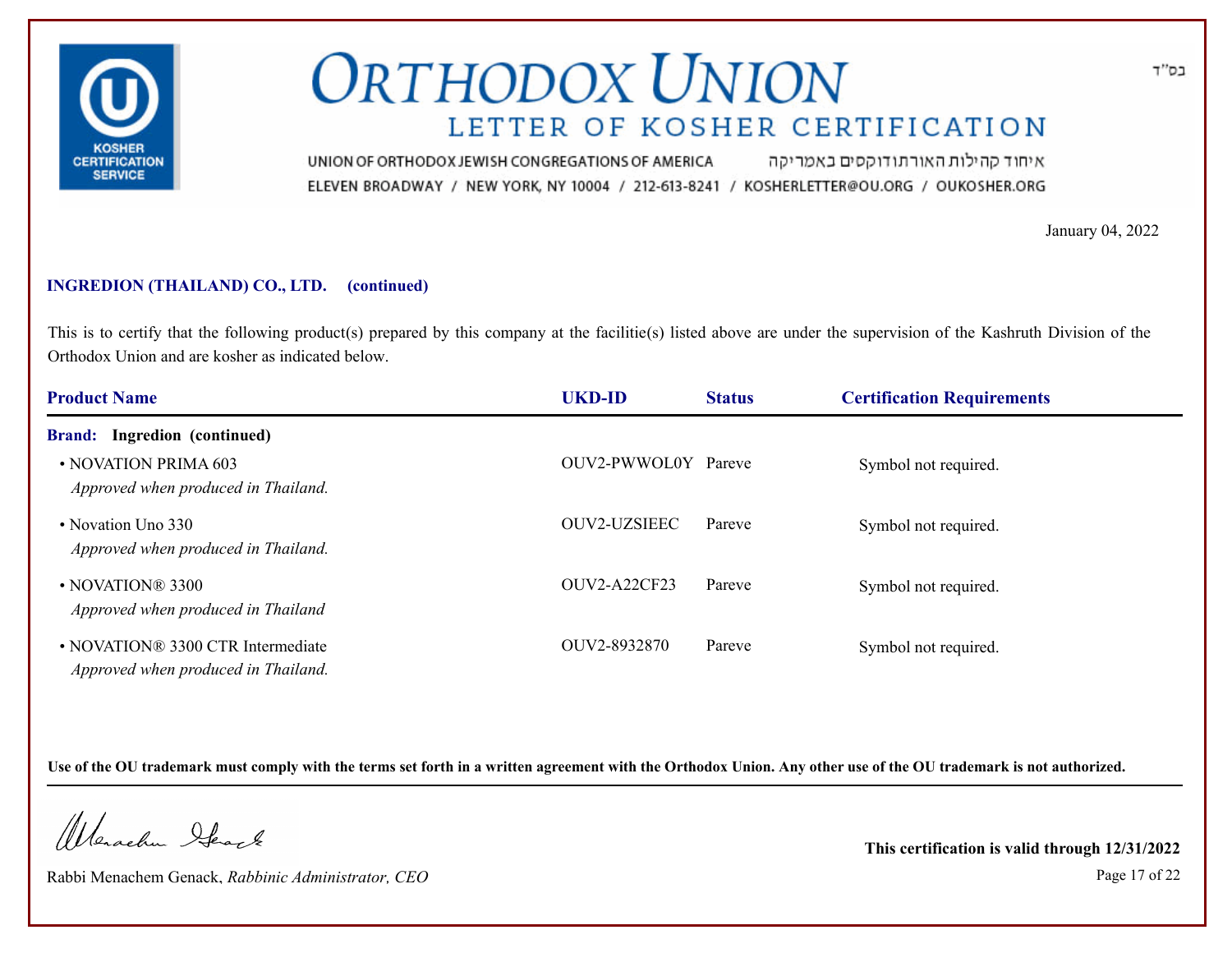

איחוד קהילות האורתודוקסים באמריקה UNION OF ORTHODOX JEWISH CONGREGATIONS OF AMERICA ELEVEN BROADWAY / NEW YORK, NY 10004 / 212-613-8241 / KOSHERLETTER@OU.ORG / OUKOSHER.ORG

January 04, 2022

### **INGREDION (THAILAND) CO., LTD. (continued)**

This is to certify that the following product(s) prepared by this company at the facilitie(s) listed above are under the supervision of the Kashruth Division of the Orthodox Union and are kosher as indicated below.

| <b>Product Name</b>                                      | <b>UKD-ID</b>       | <b>Status</b> | <b>Certification Requirements</b> |  |
|----------------------------------------------------------|---------------------|---------------|-----------------------------------|--|
| <b>Brand:</b> Ingredion (continued)                      |                     |               |                                   |  |
| • NOVATION® 3600<br>Approved when produced in Thailand.  | <b>OUV2-C2B96B7</b> | Pareve        | Symbol not required.              |  |
| • Purity 830<br>Approved when produced in Thailand       | OUV2-5F6D4F2        | Pareve        | Symbol not required.              |  |
| $\cdot$ PURITY® 1<br>Approved when produced in Thailand. | OUV2-E5BD0E8        | Pareve        | Symbol not required.              |  |
| · PURITY® 21T<br>Approved when produced in Thailand.     | OUV2-C051B64        | Pareve        | Symbol not required.              |  |

**Use of the OU trademark must comply with the terms set forth in a written agreement with the Orthodox Union. Any other use of the OU trademark is not authorized.**

Werschn Stack

Rabbi Menachem Genack, *Rabbinic Administrator, CEO* Page 18 of 22

**This certification is valid through 12/31/2022**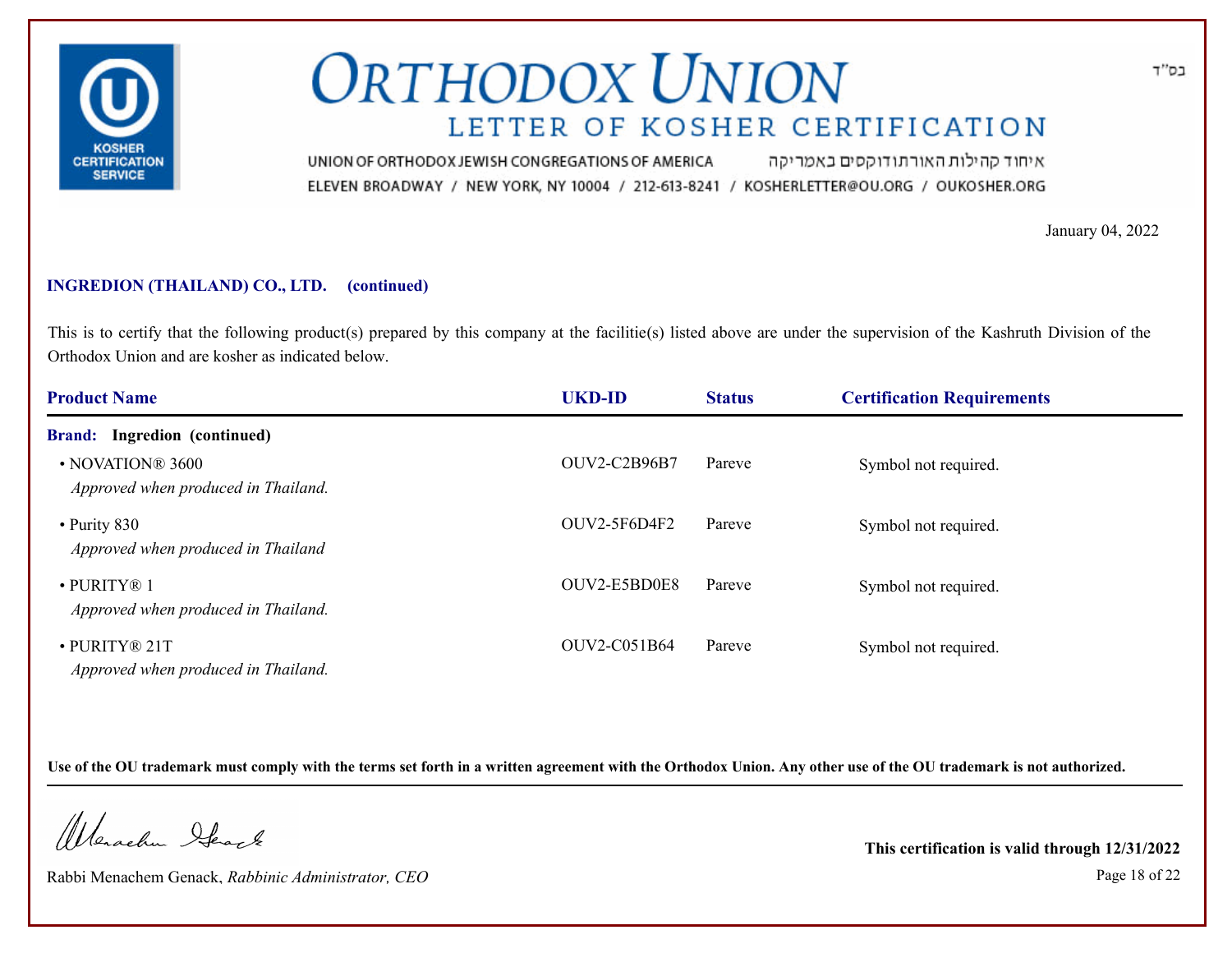

איחוד קהילות האורתודוקסים באמריקה UNION OF ORTHODOX JEWISH CONGREGATIONS OF AMERICA ELEVEN BROADWAY / NEW YORK, NY 10004 / 212-613-8241 / KOSHERLETTER@OU.ORG / OUKOSHER.ORG

January 04, 2022

### **INGREDION (THAILAND) CO., LTD. (continued)**

This is to certify that the following product(s) prepared by this company at the facilitie(s) listed above are under the supervision of the Kashruth Division of the Orthodox Union and are kosher as indicated below.

| <b>Product Name</b>                                       | <b>UKD-ID</b> | <b>Status</b> | <b>Certification Requirements</b> |  |
|-----------------------------------------------------------|---------------|---------------|-----------------------------------|--|
| <b>Brand:</b> Ingredion (continued)                       |               |               |                                   |  |
| $\cdot$ PURITY® 69<br>Approved when produced in Thailand. | OUV2-C02CA23  | Pareve        | Symbol not required.              |  |
| • PURITY® D<br>Approved when produced in Thailand.        | OUV2-DA3F82C  | Pareve        | Symbol not required.              |  |
| • PURITY® SUV<br>Approved when produced in Thailand.      | OUV2-005BCDE  | Pareve        | Symbol not required.              |  |
| • SUPER PURITY 1<br>Approved when produced in Thailand.   | OUV2-8A4463F  | Pareve        | Symbol not required.              |  |

**Use of the OU trademark must comply with the terms set forth in a written agreement with the Orthodox Union. Any other use of the OU trademark is not authorized.**

Werschn Stack

Rabbi Menachem Genack, *Rabbinic Administrator, CEO* Page 19 of 22

**This certification is valid through 12/31/2022**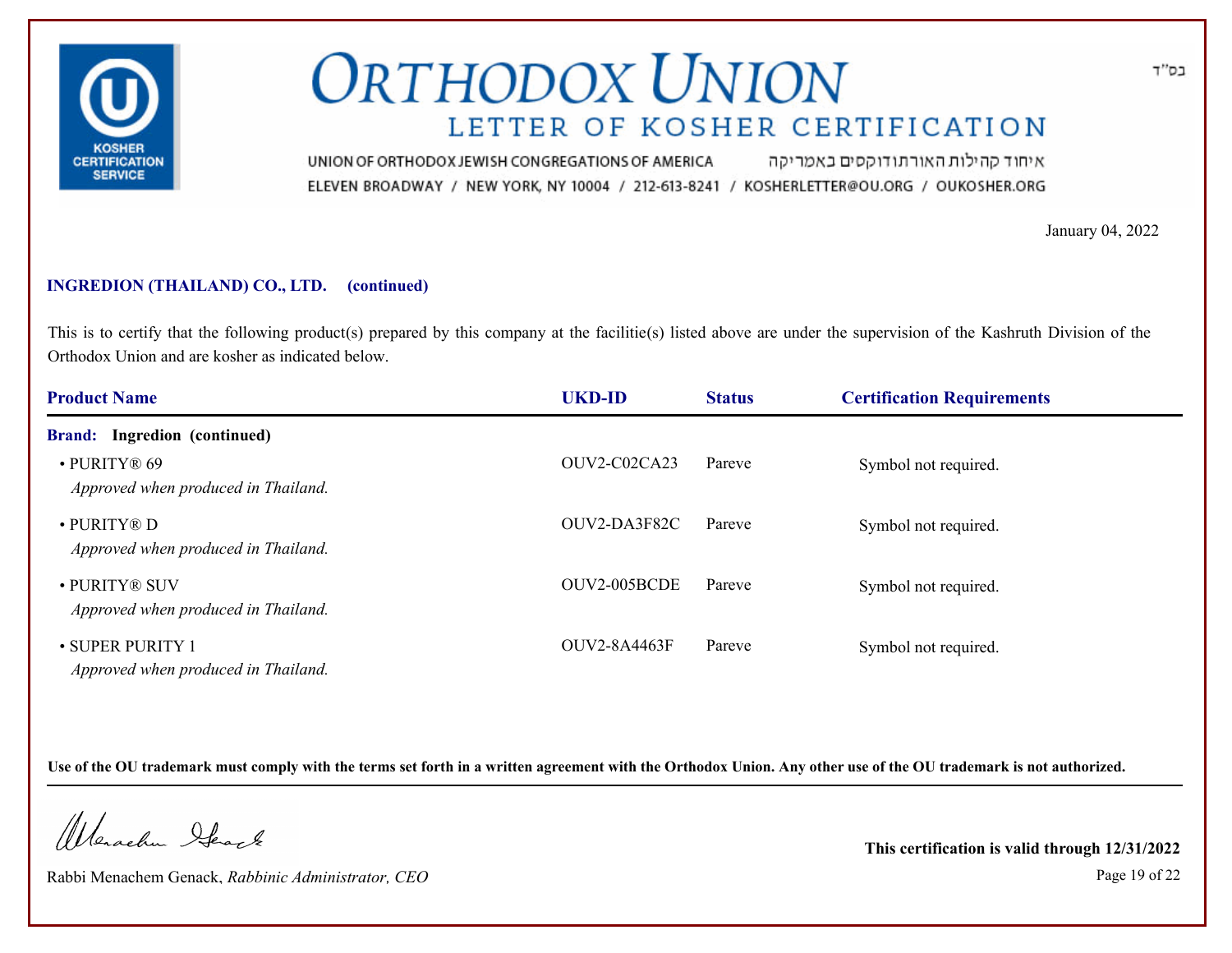

איחוד קהילות האורתודוקסים באמריקה UNION OF ORTHODOX JEWISH CONGREGATIONS OF AMERICA ELEVEN BROADWAY / NEW YORK, NY 10004 / 212-613-8241 / KOSHERLETTER@OU.ORG / OUKOSHER.ORG

January 04, 2022

### **INGREDION (THAILAND) CO., LTD. (continued)**

This is to certify that the following product(s) prepared by this company at the facilitie(s) listed above are under the supervision of the Kashruth Division of the Orthodox Union and are kosher as indicated below.

| <b>Product Name</b>                                         | <b>UKD-ID</b>       | <b>Status</b> | <b>Certification Requirements</b> |  |
|-------------------------------------------------------------|---------------------|---------------|-----------------------------------|--|
| <b>Brand:</b> Ingredion (continued)                         |                     |               |                                   |  |
| • Tapioca Flour<br>Approved when produced in Thailand       | OUV2-CBF23B9        | Pareve        | Symbol not required.              |  |
| • Tapioca Milk Starch<br>Approved when produced in Thailand | OUV2-0EE39C1        | Pareve        | Symbol not required.              |  |
| $\cdot$ Texflo 2870<br>Approved when produced in Thailand   | <b>OUV2-3E4B75B</b> | Pareve        | Symbol not required.              |  |
| • TEXFLO 339<br>Approved when produced in Thailand.         | OUV2-92B6D52        | Pareve        | Symbol not required.              |  |

**Use of the OU trademark must comply with the terms set forth in a written agreement with the Orthodox Union. Any other use of the OU trademark is not authorized.**

Werschn Stack

Rabbi Menachem Genack, *Rabbinic Administrator, CEO* Page 20 of 22

**This certification is valid through 12/31/2022**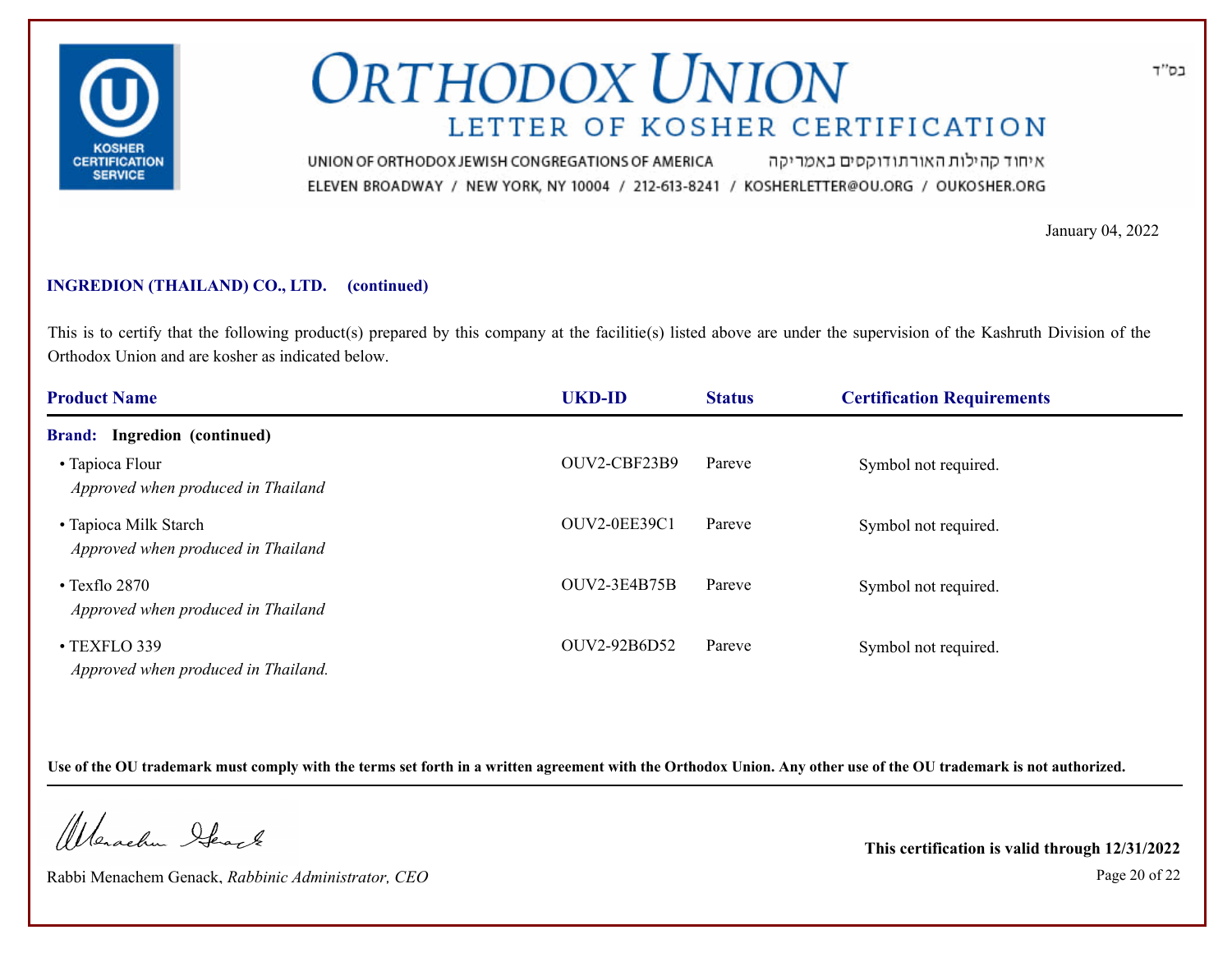

איחוד קהילות האורתודוקסים באמריקה UNION OF ORTHODOX JEWISH CONGREGATIONS OF AMERICA ELEVEN BROADWAY / NEW YORK, NY 10004 / 212-613-8241 / KOSHERLETTER@OU.ORG / OUKOSHER.ORG

January 04, 2022

### **INGREDION (THAILAND) CO., LTD. (continued)**

This is to certify that the following product(s) prepared by this company at the facilitie(s) listed above are under the supervision of the Kashruth Division of the Orthodox Union and are kosher as indicated below.

| <b>Product Name</b>                                                                    | <b>UKD-ID</b>                | <b>Status</b> | <b>Certification Requirements</b> |
|----------------------------------------------------------------------------------------|------------------------------|---------------|-----------------------------------|
| <b>Brand:</b> Ingredion (continued)                                                    |                              |               |                                   |
| • TEXFLO 3970<br>Approved when produced in Thailand.                                   | OUV2-6BNUX7G                 | Pareve        | Symbol not required.              |
| • THICK FLO<br>Kosher for Passover with batch certificate and special production only. | OUW3-3LWWW3T Pareve/Passover |               | $\bigcirc$ -P Symbol required.    |
| • THICK-FLO<br>Approved when produced in Thailand.                                     | <b>OUV2-047E68F</b>          | Pareve        | Symbol not required.              |
| $\cdot$ UNI-PURE 3362<br>Approved when produced in Thailand.                           | OUV2-XDJ9SBF                 | Pareve        | Symbol not required.              |

**Use of the OU trademark must comply with the terms set forth in a written agreement with the Orthodox Union. Any other use of the OU trademark is not authorized.**

Werschn Stack

Rabbi Menachem Genack, *Rabbinic Administrator, CEO* Page 21 of 22

**This certification is valid through 12/31/2022**